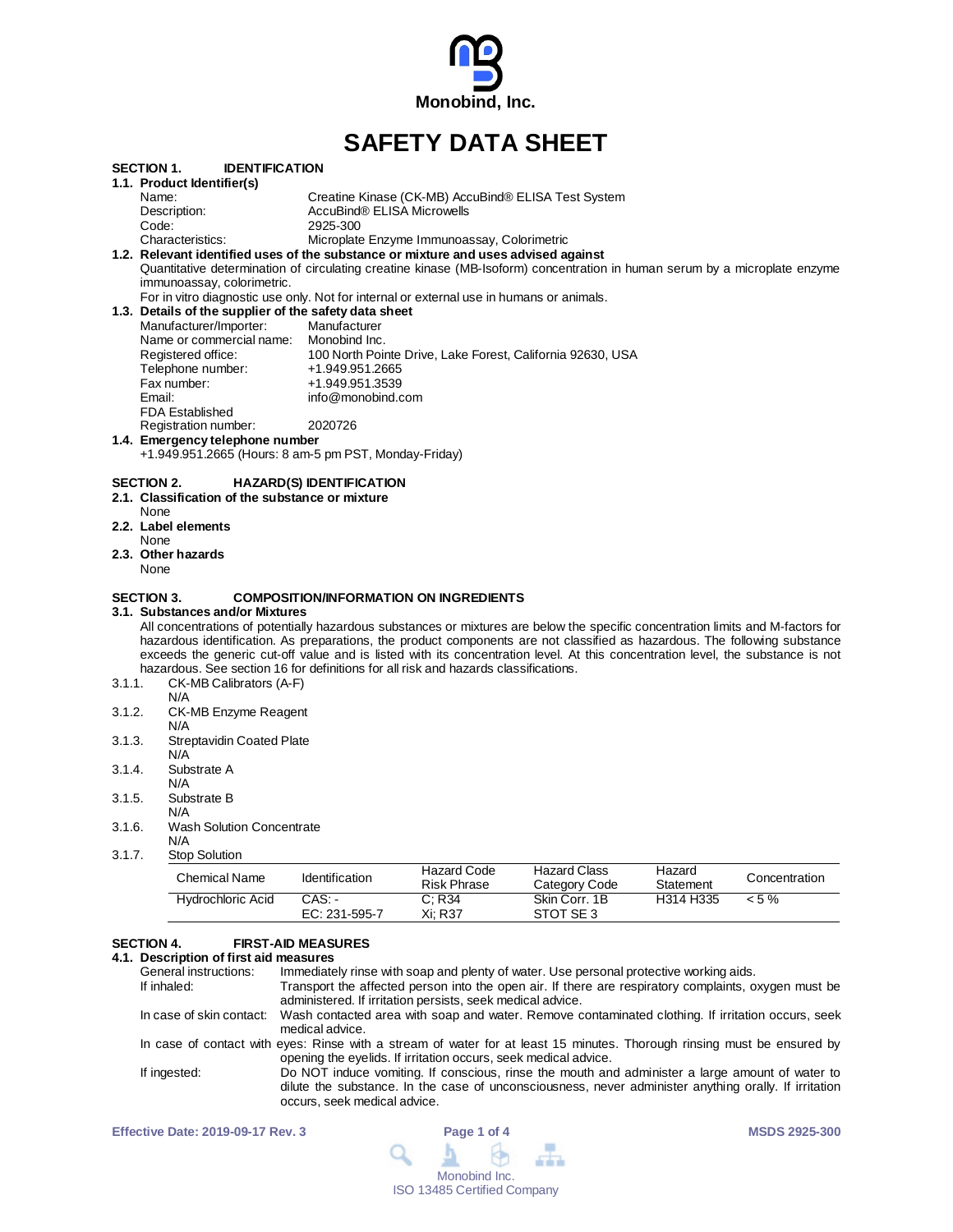- **4.2. Most important symptoms and effects, both acute and delayed** No data available
- **4.3. Indication of any immediate medical attention and special treatment needed** No data available

#### **SECTION 5. FIRE-FIGHTING MEASURES**

- **5.1. Extinguishing media**
	- Carbon dioxide, dry powder, foam, water
- **5.2. Special hazards arising from the substance or mixture** None
- **5.3. Advice for firefighters**

Wear appropriate personal protective equipment and clothing. Wear self-contained breathing apparatus, if necessary.

#### **SECTION 6. ACCIDENTAL RELEASE MEASURES**

- **6.1. Personal precautions, protective equipment and emergency procedures**
- Avoid contact with skin and eyes. Wear suitable personal protective clothing.
- **6.2. Environmental precautions**
- Avoid penetration into sewerage systems, surface and ground water. Avoid soil pollution.
- **6.3. Methods and material for containment and cleaning up** Cover with suitable absorbing material. After removing the substance, rinse the spot of spilling thoroughly with water and soap. Dispose of waste according to all federal, state, and local regulations.
- **6.4. Reference to other sections**

See Section 8 for personal protective equipment. See Section 13 for appropriate disposal methods.

#### **SECTION 7. HANDLING AND STORAGE**

- **7.1. Precautions for safe handling**
	- Avoid spills. Avoid contact with skin, eyes and clothing. Use suitable protective means to work with the substance. Use in a well-ventilated area. Follow good manufacturing practices when using product. Do not drink, smoke, or eat in work areas.

# **7.2. Conditions for safe storage, including any incompatibilities**

#### Kit and unopened components:

- Store at temperatures between  $+ 2$  and  $+ 8$  °C in a dry and dark place until expiration date.
- 7.2.1. Opened components:
- Opened reagents are stable for sixty (60) days when stored at 2-8 °C.
- 7.2.2. For prepared reagents (see product insert):
	- Diluted wash buffer should be stored at room temperature (2-30 °C) for up to 60 days.

Working substrate solution should be stored at 2-8 °C and is stable for one (1) year.

#### **7.3. Specific end uses**

Product procedure should be performed by a skilled individual or trained professional for in vitro diagnostic use only.

#### **SECTION 8. EXPOSURE CONTROL/PERSONAL PROTECTION**

#### **8.1. Control parameters**

No substances with occupational exposure limits.

## **8.2. Exposure controls**

| 8.2.1. | Eye/face protection:    | Safety glasses or goggles with side shields recommended                                                                                                                 |
|--------|-------------------------|-------------------------------------------------------------------------------------------------------------------------------------------------------------------------|
| 8.2.2. | Skin protection:        | Compatible protective gloves recommended. Wash hands after properly removing and<br>disposing of gloves.                                                                |
|        | Other skin protection:  | Laboratory coats are recommended.                                                                                                                                       |
| 8.2.3. | Respiratory protection: | No respiratory protection is required. Use product in rooms enabling good ventilation. If<br>local exhaustion is necessary, general (forced) exhaustion is recommended. |
| 8.2.4. | Thermal hazards:        | None                                                                                                                                                                    |

#### **SECTION 9. PHYSICAL AND CHEMICAL PROPERTIES**

## **9.1. Information on basic physical and chemical properties**

9.1.1 Appearance:

| .      | , www.uriou.              |                                                                                            |
|--------|---------------------------|--------------------------------------------------------------------------------------------|
|        | Physical state (at 20 °C) |                                                                                            |
|        | Liquid:                   | Calibrators, Enzyme Reagent, Wash Solution Concentrate, Substrate Solutions, Stop Solution |
|        | Solid:                    | Microtiter strips                                                                          |
|        | Colour                    |                                                                                            |
|        | Straw:                    | Calibrators                                                                                |
|        | Green:                    | Enzyme Reagent                                                                             |
|        | Clear:                    | Stop, Substrates, Wash                                                                     |
| 9.1.2. | Odour:                    | Odourless                                                                                  |
| 9.1.3. | Odour threshold:          | Not applicable                                                                             |
| 9.1.4. | pH value:                 | Stop solution: $<$ 3                                                                       |
|        |                           | Calibrators: $7.4 \pm 0.2$                                                                 |
|        |                           | Enzyme: $7.3 \pm 0.2$                                                                      |
|        |                           | Streptavidin Wells: $7.5 \pm 0.2$                                                          |
|        |                           | Wash Solution Concentrate: $8.8 \pm 0.2$                                                   |
|        |                           | Substrate Reagent A: $3.2 \pm 0.2$                                                         |
|        |                           | Substrate Reagent B: $5.0 \pm 0.2$                                                         |
|        |                           |                                                                                            |

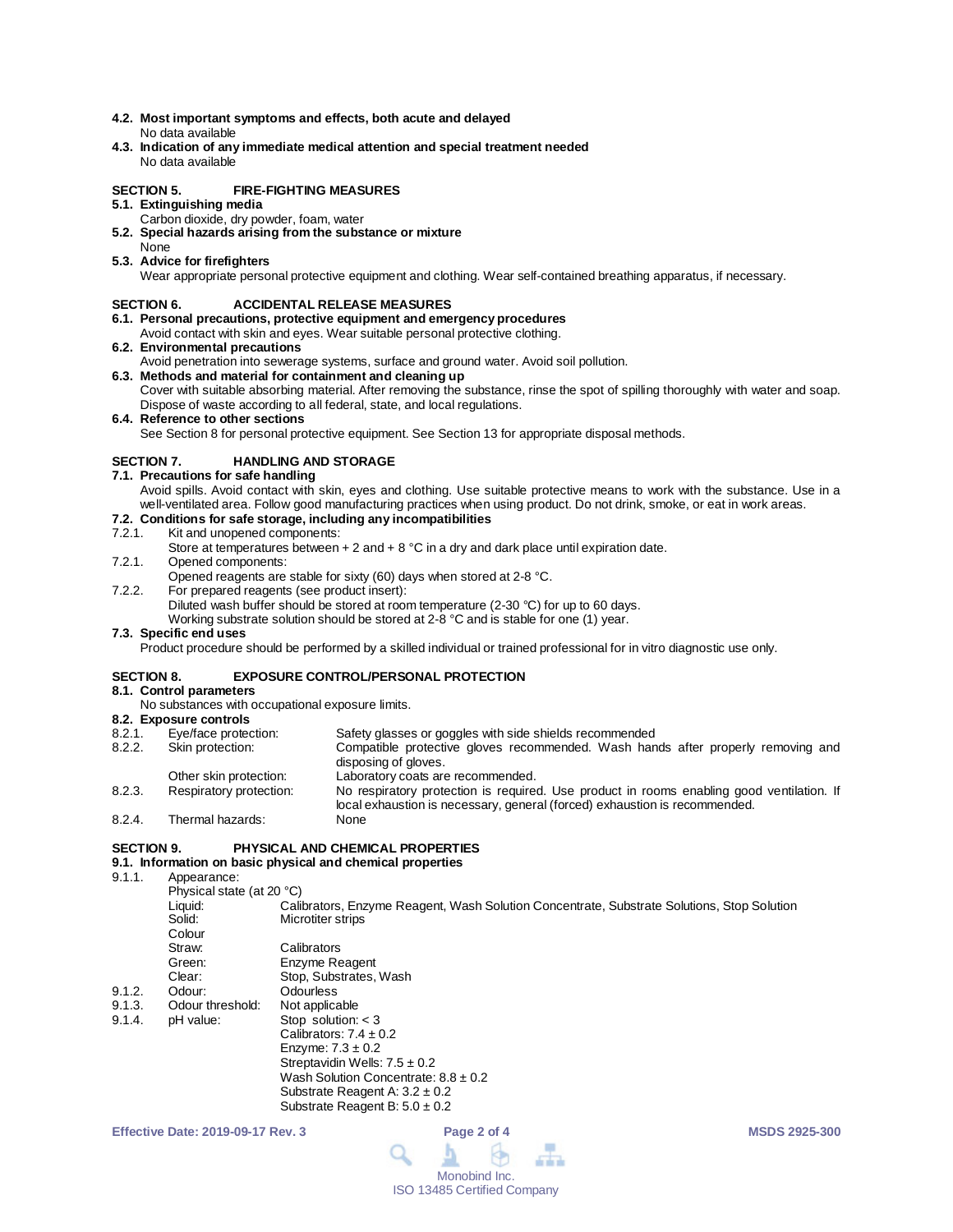- 9.1.5. Melting point/freezing point: Not determined<br>9.1.6. Initial boiling point/ boiling range: Not determined
- 9.1.6. Initial boiling point/ boiling range:<br>9.1.7. Flash point: Not applicable
- 9.1.7. Flash point: Not applicable<br>9.1.8. Evaporation rate: Not determine
- Evaporation rate: Not determined
- 9.1.9. Flammability (solid, gas): Not flammable<br>9.1.10. Upper/lower flammability or explosive limits:
- 9.1.10. Upper/lower flammability or explosive limits: Not applicable<br>9.1.11. Vapour pressure: Not determined
- 9.1.11. Vapour pressure: Not determined<br>9.1.12. Vapour density: Not determined
- Vapour density: Not determined<br>Relative density: Not determined
- 9.1.13. Relative density:<br>9.1.14. Solubility:
- 9.1.14. Solubility: Water soluble<br>9.1.15. Partition coefficient: n-octanol/wate
- 9.1.15. Partition coefficient: n-octanol/water: Not determined<br>9.1.16. Auto-ignition temperature: Not applicable
- 9.1.16. Auto-ignition temperature:<br>9.1.17. Decomposition temperature
- 9.1.17. Decomposition temperature: Not determined<br>9.1.18. Viscosity: Not determined
- 9.1.18. Viscosity: Not determined<br>9.1.19. Explosive properties: None
- 
- 9.1.19. Explosive properties: None<br>9.1.20. Oxidising properties: Not determined Oxidising properties:

#### **9.2. Other information**

None

#### **SECTION 10. STABILITY AND REACTIVITY**

**10.1.Reactivity**

# No known reactivity hazards associated with product

**10.2.Chemical stability**

- Stable under recommended storage conditions
- **10.3.Possibility of hazardous reactions**
- No hazardous polymerization
- **10.4.Conditions to avoid**
- Excessive heat and light
- **10.5.Incompatible materials**
- Acids
- **10.6.Hazardous decomposition products** Not determined
- 

#### **SECTION 11. TOXICOLOGICAL INFORMATION:**

**11.1.Information on toxicological effects**

- 11.1.1. Acute toxicity: Not determined<br>11.1.2. Skin corrosion/irritation: Not determined
- 11.1.2. Skin corrosion/irritation:<br>11.1.3. Serious eye damage/irrit
- 11.1.3. Serious eye damage/irritation: Not determined<br>11.1.4. Respiratory or skin sensitisation: Not determined
- 11.1.4. Respiratory or skin sensitisation: Not d<br>11.1.5. Germ cell mutagenicity: Not determined
- 11.1.5. Germ cell mutagenicity:<br>11.1.6. Carcinogenicity: No component of this product present at levels ≥ 0.1% is identified as probable, possible or
- 
- confirmed human carcinogen by NTP (National Toxicology Program), IARC (International
- Agency for Research on Cancer), or OSHA (Occupational Safety & Health Administration)
- 11.1.7. Reproductive toxicity: Not determined<br>11.1.8. STOT-single exposure: Not determined
- 11.1.8. STOT-single exposure: Not determined<br>11.1.9. STOT-repeated exposure: Not determined
- 11.1.9. STOT-repeated exposure: Not determined
- 11.1.10. Aspiration hazard: 11.1.11. Information on likely routes of exposure:
- If ingested: No known health effects<br>
If inhaled: No known health effects
- No known health effects
- If contact with skin: No known health effects<br>If contact with eyes: No known health effects
- No known health effects

# 11.1.12. Symptoms related to the physical, chemical, and toxicological characteristics: None after short or long-term exposure

## **SECTION 12. ECOLOGICAL INFORMATION**

#### **12.1.Toxicity**

- Not determined.
- **12.2.Persistence and degradability**
- Not determined
- **12.3.Bioaccumulative potential**
- Not determined
- **12.4.Mobility in soil**
- Not determined
- **12.5.Results of PBT and vPvB assessment** Not determined
- **12.6.Other adverse affects**
- Not determined

#### **SECTION 13. DISPOSAL CONSIDERATIONS 13.1.Waste treatment methods**